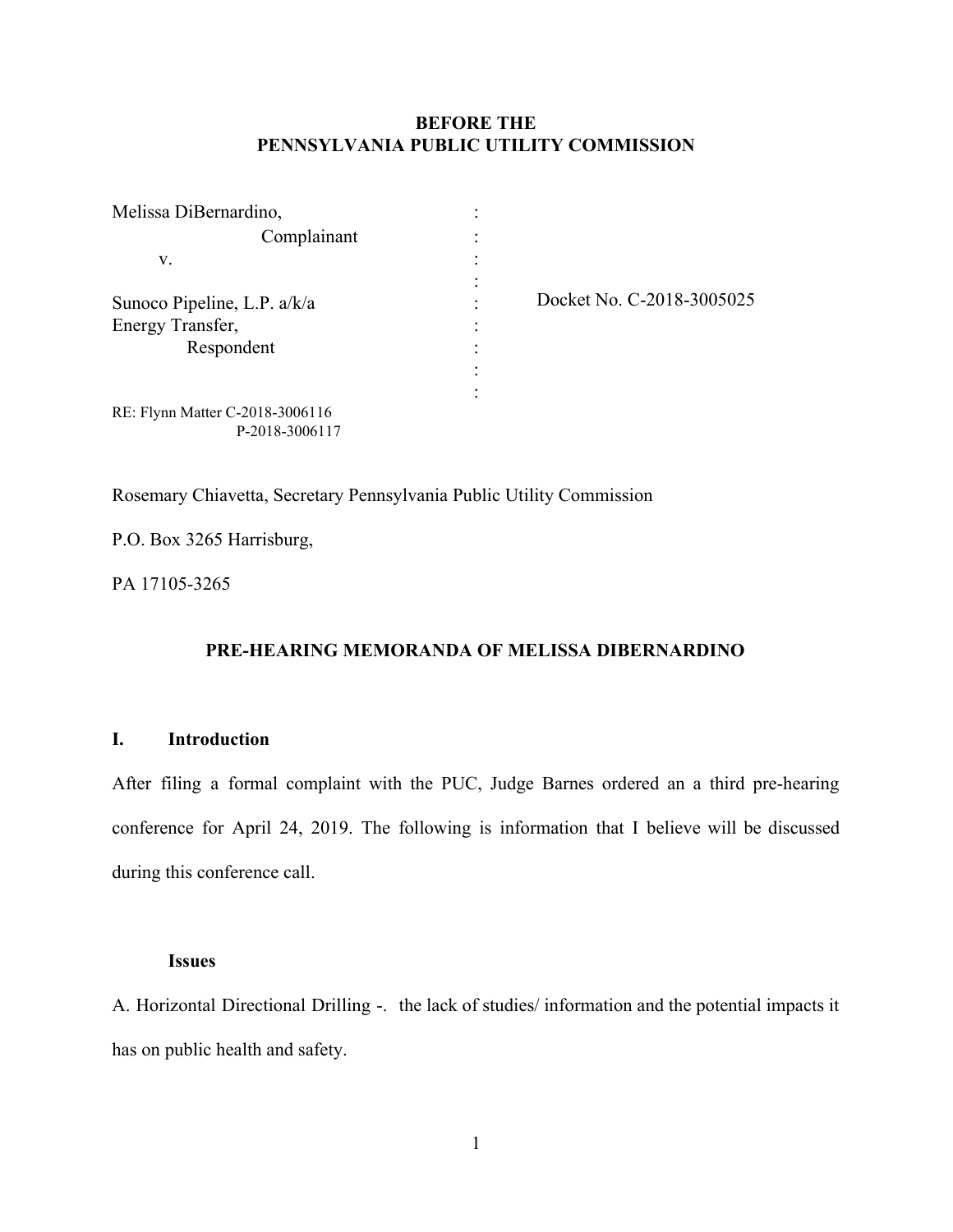- Non standard, not recognized as industry standard
- Drilling in close proximity to other utility that could be struck.
- Creating voids and causing geology to change, threatening ground stability.
- Drill operators not experienced or familiar enough (certified?) to steer drill properly.

## B. Coating, integrity and weld issues

- Coating Damage during pull back
- "Coating issues", causing SPLP to dig up and replace segments in five counties.
- Coating sitting out far longer than recommended and is compromising the integrity of the coating, therefore questioning the safety of the pipelines.
- Susceptible to stress corrosion cracking and possible cryogenic embrittlement.
- Multiple leaks on Mariner 1 which could have been avoided.
- SPLP/ET's corrosion control and maintenance of buried pipelines. In addition to their maintenance responsibilities, there are questions of potential cathodic shielding to the buried pipes.

C. Sunoco's egregious behavior, disregard for safety and their violations and other complaints. The newest one being from BI&E, strengthening my concerns and allegations. Additionally, there is currently a criminal investigation opened by our county DA. SPLP's actions and inactions have put the public at great risk and simply admitting mistakes and promising to " do better" is not how public safety is upheld.

D. Lack of adequate emergency planning and public awareness now 4 years into operations and forcing our municipalities, counties and state out of compliance with our Health and Safety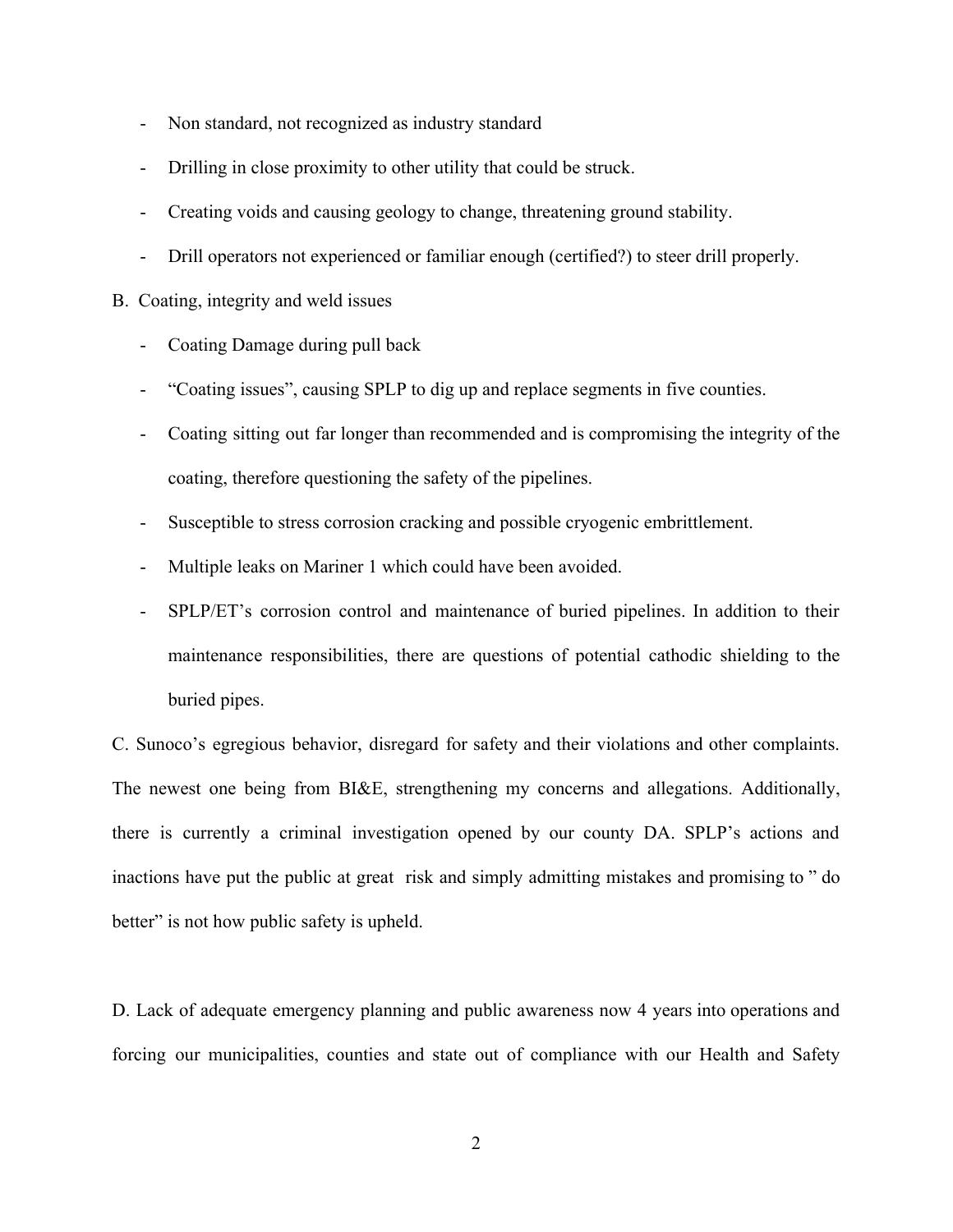Statute, Title 35. The public is not informed or prepared with how to deal with a Mariner East Pipeline failure. SPLP continues to ignore requests for information and is now even excluding entities who have involved themselves with PUC complaints from informative meetings.

E. Pipeline installation in potentially unstable soil.

- Multiple sinkholes
- Revolution Pipeline explosion
- Inadequate studies and common sense decisions.

F. Pipeline reversal and repurposing is contrary to PHMSA guidelines is disregard for safety. These ancient lines were not built to withstand this commodity or pressure. Mr. Metro stated that himself in a testimony.

## **Consolidation of Cases**

I am open to consolidate with the other pro se complainants if consolidation must take place. Prior to a decision to settle, I was in favor of consolidation with the BI&E complaint but seems to no longer make sense. Please reference my answer to Sunoco's motion to consolidate for my opinion and information regarding consolidation of all complaints.

### **Petitions to Intervene**

Thomas Casey

Virginia Marcille-Kerslake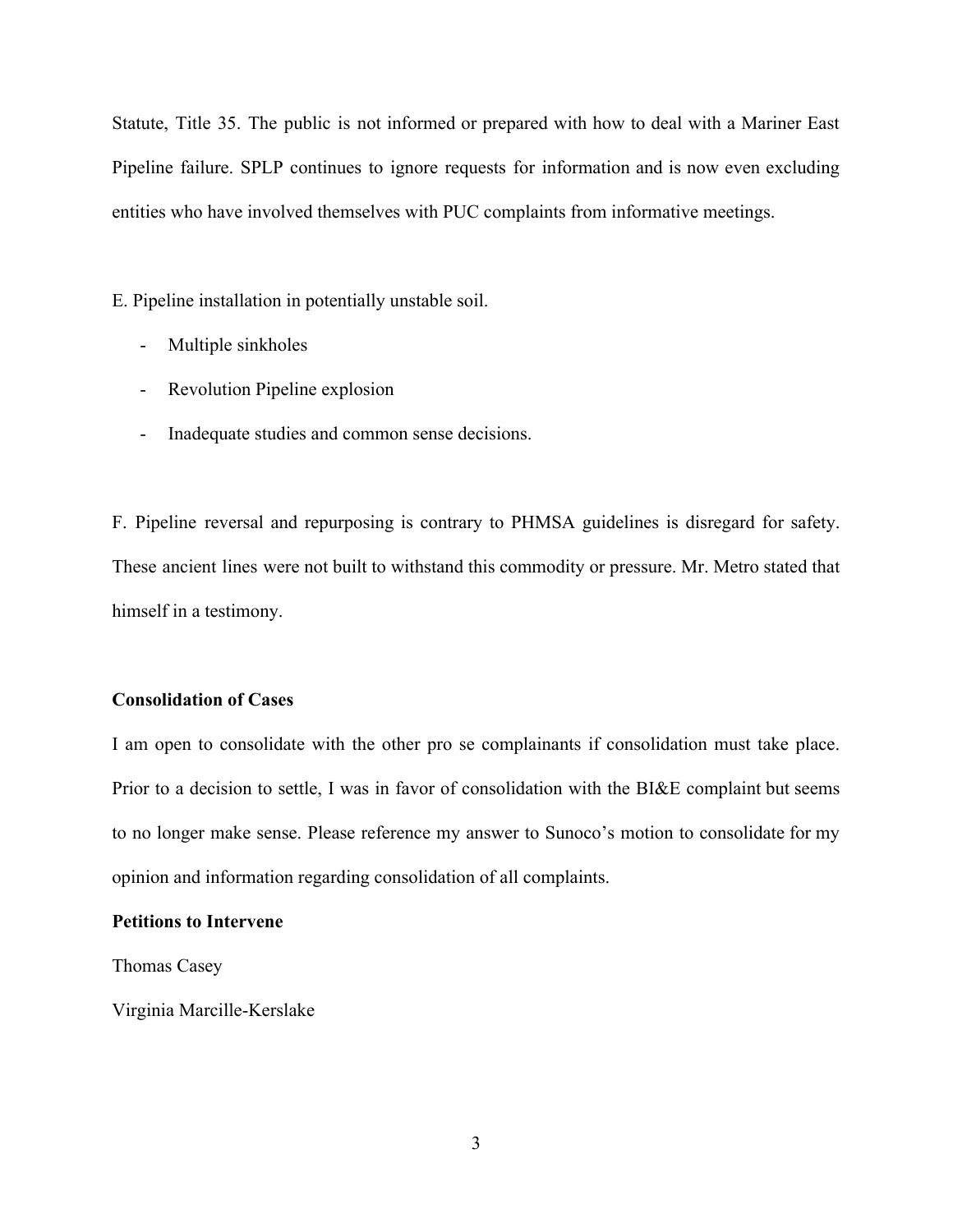## **Witnesses**

#### **My list of potential expert witnesses:**

Paul Metro & Sunil Patel - BI&E/Pipeline Safety

These two gentleman have knowledge of pipeline integrity, pipeline safety, the Mariner East Pipeline system, and have knowledge of past incidents/violations that have occurred.

Mehrooz Zamanzadeh (Dr. Zee) Matergenics

(412) 788-1263

NACE CERTIFIED CORROSION/MATERIALS SELECTION/DESIGN/COATING/CP SPECIALIST

William Turner - Deputy Director of Chester County Department of Emergency Services Knowledge of emergency response and planning and has been very involved in planning for Mariner East and meetings regarding regarding the safety of it.

Seth Kovnat - Senior Structural Engineer

(215) 939-8422

Mr. Kovnat can testify to structural stability and the properties of hazardous/explosive materials.

## **List of potential witnesses**:

Margret Egan - Principal of Saints Peter & Paul School. Mrs. Egan can testify to the past and current emergency plans for the school and the information given by the respondent over the last four years.

Kevin Miller - East Goshen Emergency Management Coordinator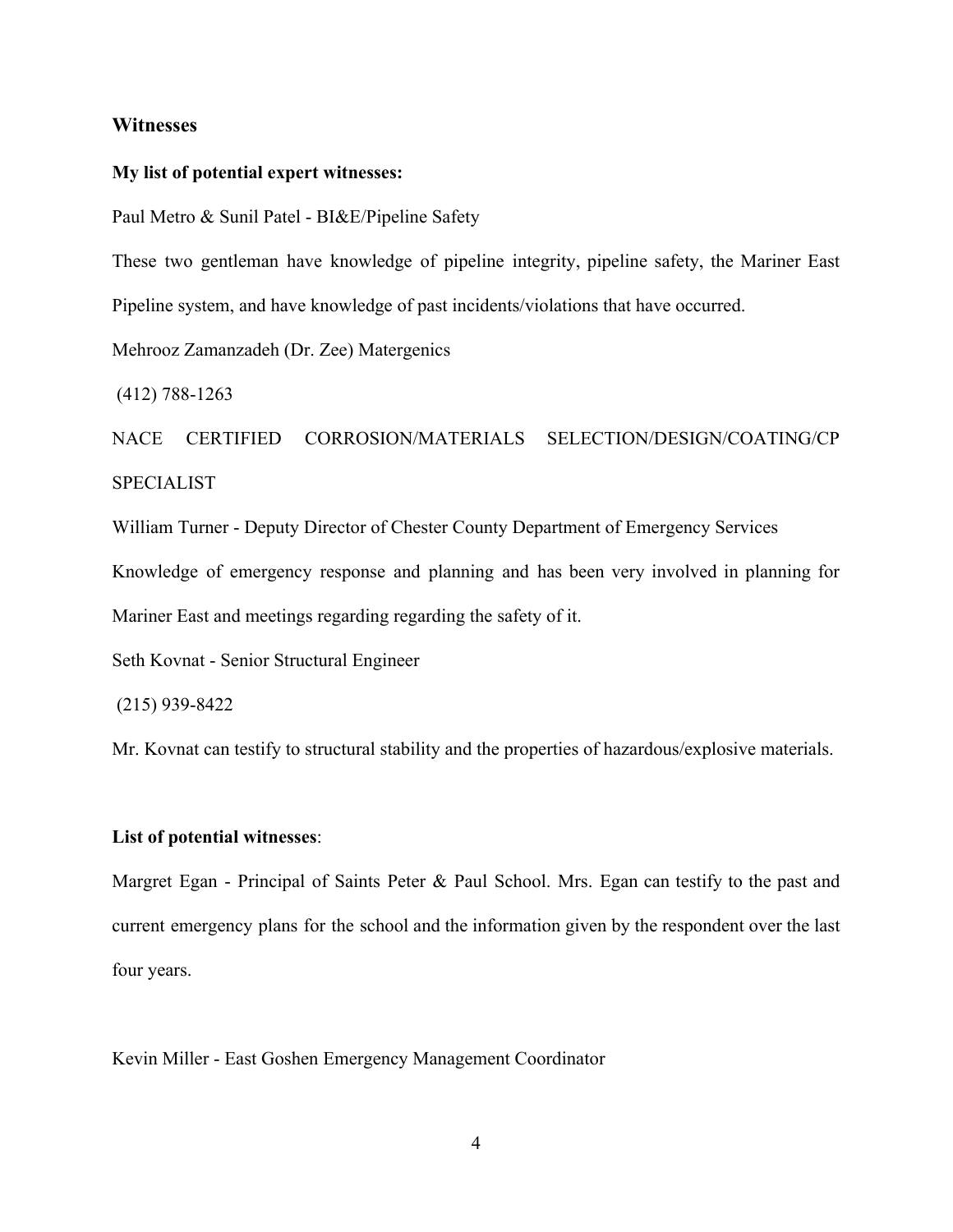Mr. Miller can testify to our township's plans for emergency, evacuation and response. Additionally, he can speak for information received from Sunoco. As West Whiteland's Fire Chief, he could potentially give expert testimony on responding to a pipeline emergency and/or explosion.

Caroline Hughes can testify to the lack of knowledge that Saints Peter & Paul had/has from SPLP, as a fellow safety committee member during the summer of 2017 and a fellow mother of a student.

Given that issues can change and have in the past, I continue to reserve the right to change or call additional expert witnesses for pipeline integrity, pipeline safety, emergency response and anything else that will help prove my concerns in the future.

### **Site Visits**

It is my understanding that site visits are an option and up to her honor, Judge Barnes, to possibly visit the area of concern. The opportunity for her honor to come to East Goshen Township and visit Saints Peter and Paul School would be greatly appreciated and very beneficial/informative in this matter.

## **Discovery**

I am prepared to submit my interrogatory requests and subpoenas for discovery. Assuming that the respondent will be cooperative, I believe it shouldn't take long.

5